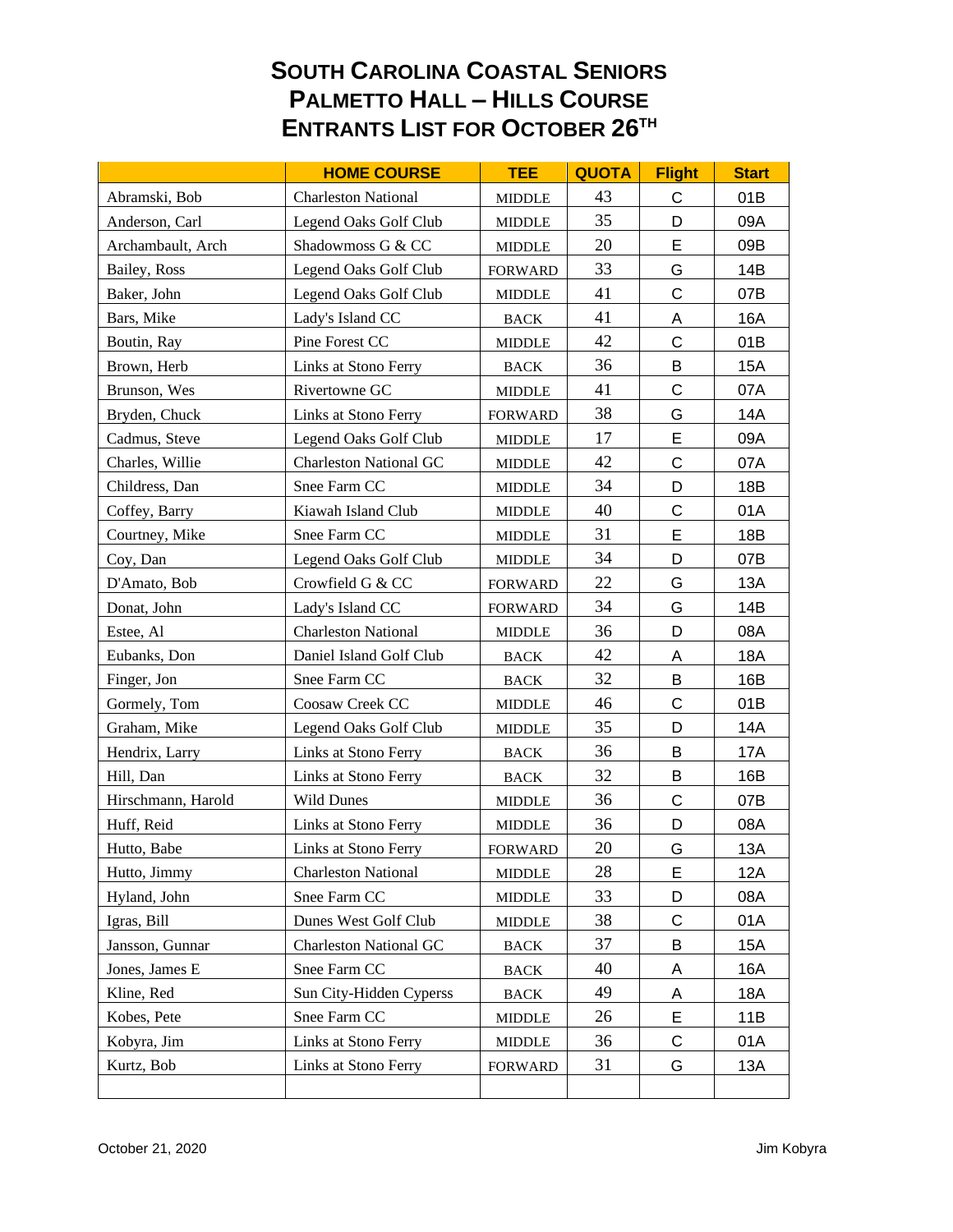## **SOUTH CAROLINA COASTAL SENIORS PALMETTO HALL – HILLS COURSE ENTRANTS LIST FOR OCTOBER 26TH**

| <b>NAME</b>         | <b>HOME COURSE</b>         | <b>TEE</b>     | <b>QUOTA</b> | <b>Flight</b> | <b>Start</b> |
|---------------------|----------------------------|----------------|--------------|---------------|--------------|
| Laffitte, Charles   | Old Penny Branch CC        | <b>MIDDLE</b>  | 32           | D             | <b>11A</b>   |
| Lapp, John          | Rivertowne GC              | <b>MIDDLE</b>  | 34           | D             | 08A          |
| Lehman, Peter       | Yeamans Hall GC            | <b>MIDDLE</b>  | 46           | C             | 07A          |
| Loadholt, Ernie     | Old Penny Branch CC        | <b>MIDDLE</b>  | 18           | E             | 09B          |
| Martini, Don        | Rivertowne GC              | <b>BACK</b>    | 42           | Α             | 16A          |
| Mattison, Mark      | Coosaw Creek               | <b>BACK</b>    | 33           | B             | 16B          |
| McGauhey, Lowell    | Sun City-Okatie Creek      | <b>MIDDLE</b>  | 37           | $\mathsf C$   | 07B          |
| Melton, Kevin       | Links at Stono Ferry       | <b>BACK</b>    | 43           | A             | 17A          |
| Murphy, Mike        | Lady's Island CC           | <b>MIDDLE</b>  | 26           | E             | 09B          |
| Nelson, Randy       | Coosaw Creek CC            | <b>BACK</b>    | 34           | B             | 15A          |
| Nichols, Bill       | Legend Oaks Golf Club      | <b>BACK</b>    | 44           | Α             | 18A          |
| Parades, Mike       | Links at Stono Ferry       | <b>MIDDLE</b>  | 28           | E             | 12A          |
| Peterson, John      | Shadowmoss G & CC          | <b>MIDDLE</b>  | 34           | D             | 10A          |
| Ramsdell, Dick      | Legend Oaks Golf Club      | <b>FORWARD</b> | 36           | G             | 14B          |
| Schneidmuller, John | Legend Oaks Golf Club      | <b>BACK</b>    | 38           | B             | 15A          |
| Shanley, Mark       | Legend Oaks Golf Club      | <b>MIDDLE</b>  | 32           | E             | 11B          |
| Simpson, Jack       | Sun City-Okatie Creek      | <b>MIDDLE</b>  | 28           | E             | <b>12A</b>   |
| Sinisko, Mike       | Legends of Parris Island   | <b>MIDDLE</b>  | 43           | $\mathsf C$   | <b>16A</b>   |
| Smith, David        | Legend Oaks Golf Club      | <b>MIDDLE</b>  | 36           | D             | 14B          |
| Smith, Dick         | Rivertowne GC              | <b>MIDDLE</b>  | 33           | D             | 11A          |
| Solomons, Algie     | Old Penny Branch CC        | <b>MIDDLE</b>  | 41           | $\mathsf{C}$  | 07A          |
| Stevens, Andy       | Daniel Island Golf Club    | <b>BACK</b>    | 37           | B             | 18A          |
| Summerford, Ted     | Snee Farm CC               | <b>MIDDLE</b>  | 40           | $\mathsf C$   | 01A          |
| Taylor, Larry       | Shadowmoss G & CC          | <b>MIDDLE</b>  | 35           | D             | 10A          |
| Terry, Mockey       | Old Penny Branch CC        | <b>MIDDLE</b>  | 28           | E             | 11B          |
| Vaccaro, Tony       | Legend Oaks Golf Club      | <b>MIDDLE</b>  | 33           | D             | 09A          |
| Vadala, Joe         | Legend Oaks Golf Club      | <b>FORWARD</b> | 40           | G             | 14A          |
| Vaughn, George      | Legend Oaks Golf Club      | <b>MIDDLE</b>  | 32           | E             | 09A          |
| Verdeck, Darrell    | Links at Stono Ferry       | <b>MIDDLE</b>  | 31           | E             | 10A          |
| Viering, George     | Links at Stono Ferry       | <b>FORWARD</b> | 31           | G             | 13A          |
| Walker, Matt        | Daniel Island Golf Club    | <b>BACK</b>    | 47           | A             | 18B          |
| Weisenberger, David | Links at Stono Ferry       | <b>FORWARD</b> | 40           | G             | 14A          |
| Whitman, Neil       | Snee Farm CC               | <b>MIDDLE</b>  | 33           | D             | 11A          |
| Wiggins, Bro        | Old Penny Branch CC        | <b>MIDDLE</b>  | 23           | Е             | 09B          |
| Williams, Dave      | Pine Forest CC             | <b>MIDDLE</b>  | 29           | E             | 10A          |
| Withrow, Randy      | Links at Stono Ferry       | <b>BACK</b>    | 43           | A             | 17A          |
| Young, Sam          | Summerville CC             | <b>BACK</b>    | 43           | A             | 17A          |
| Zadora, Jim         | <b>Charleston National</b> | <b>MIDDLE</b>  | 43           | $\mathsf{C}$  | 01B          |